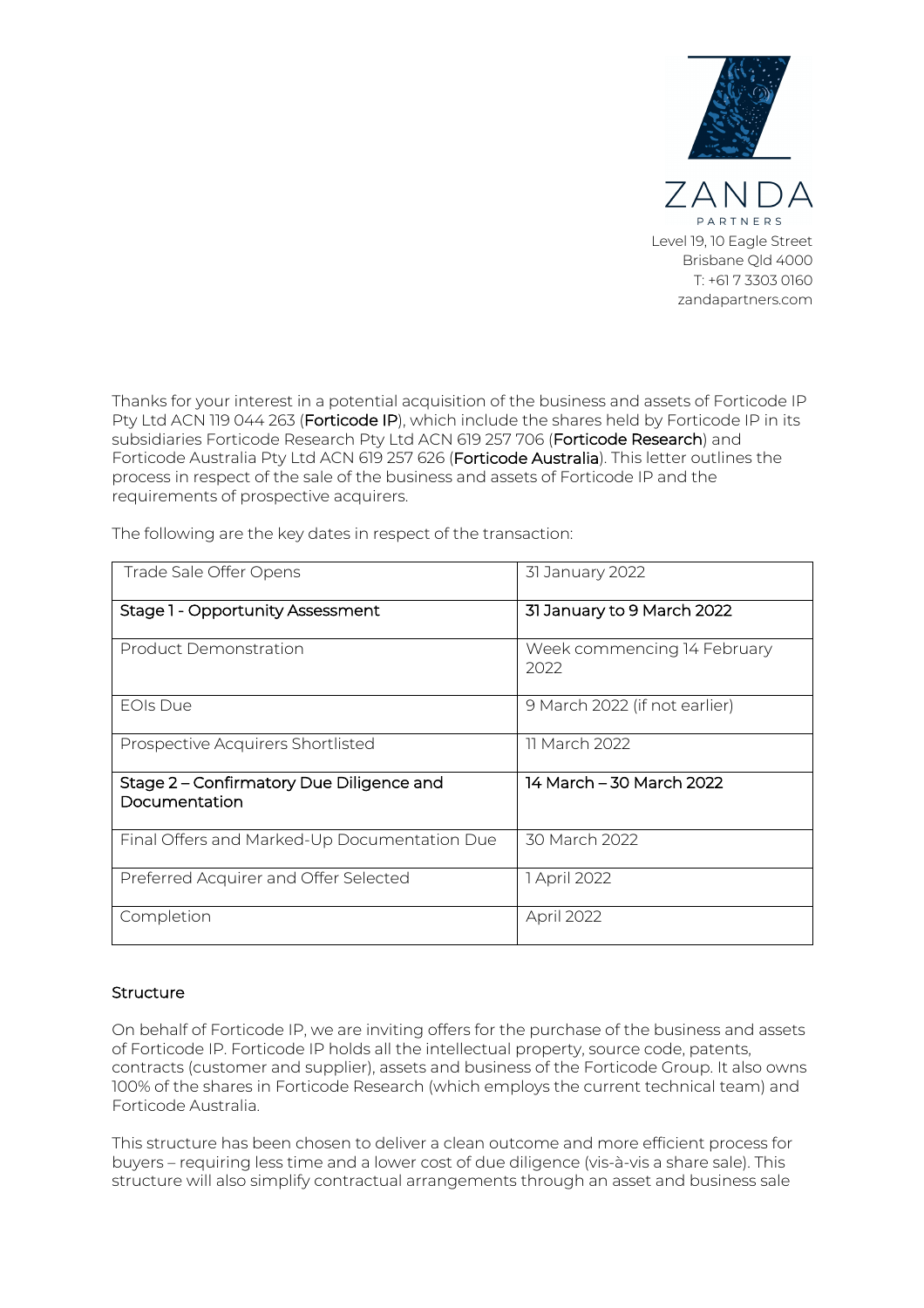agreement, reducing time and cost associated with lengthy working capital, warranty, liability and earn-out negotiations common in share sales.

While the preference of Forticode IP is to receive complying asset and business sale offers, it will also consider and assess alternative structures, including a sale of shares.

# Ongoing Founder Involvement

The founder and current Managing Director of Forticode IP, Tony Smales, is interested in remaining engaged with Forticode IP post-transaction. Naturally, this extends to fulfilling a transition period following any acquisition. However, Tony is also interested in continuing in an ongoing executive role with the successful acquirer beyond a transition period to assist in the fulfilment of Forticode IP's vision. Subject to the desires and requirements of the successful acquirer, Tony remains interested in an ongoing financial interest / investment in Forticode IP.

# Sale Process

This process will commence on 31 January 2022. A select group of potential buyers will be invited into the process by email. The process will be comprised of two stages, as follows:

# Stage 1 - Opportunity Assessment

Stage 1 commences on 31 January 2022 and formally concludes on 9 March 2022.

Following receipt of the email offer, prospective acquirers will have access to a dedicated webpage with a comprehensive set of materials, as follows:

- Trade Sale Presentation (Information Memorandum)
- Process Letter
- Product Information
- Management Interview
- Client Interview and Case Studies
- Market Research

Prospective acquirers will also have the opportunity to ask questions and request further information during Stage 1.

Prospective acquirers will be invited to attend a virtual Cipherise product demonstration with the founder and current Managing Director, Tony Smales. This will be conducted via Microsoft Teams and attendees will have the option of three available sessions. These sessions will be scheduled on Monday 14 February, Tuesday 15 February and Friday 18 February. Parties will be anonymised during this product demonstration, but there will still be the opportunity to ask questions in relation to Cipherise.

Non-binding indicative offers (NBIOs), or expressions of interest (EOIs), will be required by 9 March 2022. Requirements for these NBIOs or EOIs are outlined below.

## Review of Offers and Accelerated Process

Forticode IP will review all NBIOs and EOIs on, or prior to, 9 March 2022. At that stage, a shortlist of prospective acquirers will be invited into Stage 2 of the process, outlined below.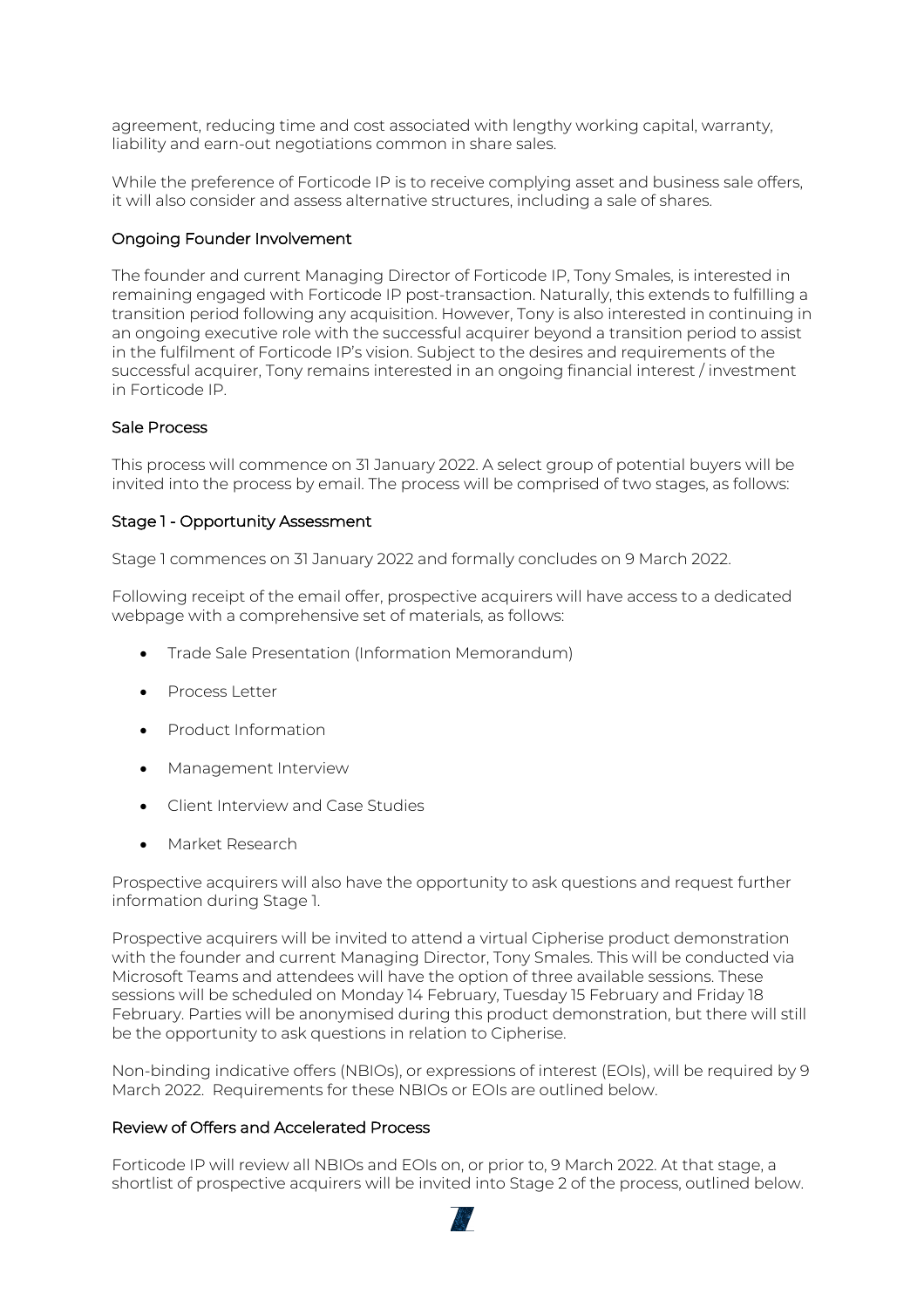Successful parties will be informed by 11 March 2022 and Stage 2 of the sale process will formally commence on 14 March 2022.

Importantly, while NBIOs and EOIs are formally due on 9 March 2022, Forticode IP welcomes, and encourages, the earlier submission of NBIOs and EOIs. Prospective acquirers who submit acceptable NBIOs and EOIs earlier than 9 March 2022 will be invited into Stage 2 earlier than, and in priority to, other parties.

# Stage 2 – Confirmatory Due Diligence and Documentation

Stage 2 will formally commence on 14 March 2022 but may commence earlier for prospective acquirers who submit their NBIOs or EOIs earlier than 9 March 2022. Stage 2 will involve final, confirmatory due diligence and the approval of final documentation. As a business and asset sale, this transaction structure will make due diligence more efficient, with a limited requirement for buyers to focus on potential historical risks and liabilities associated with Forticode IP. Accordingly, this process is expected to culminate within three weeks, on 30 March 2022.

Materials provided during Stage 2 will include:

- A comprehensive dataroom
- Vendor due diligence report (Finance)
- Proforma Asset Purchase Agreement

Prospective acquirers will also be entitled to a live management interview with Tony Smales and Beau Tydd (incoming co-CEO).

Final offers will be due on 30 March 2022. These will include a final, binding (board approved) offer and a marked-up Business and Asset Sale Agreement capable of acceptance by Forticode IP. Following an assessment of the final offers submitted, Forticode IP expects to be in a position to choose a preferred acquirer and offer by 1 April 2022. Financial completion of the transaction is expected shortly thereafter.

#### NBIO and EOI Requirements

NBIOs and EOIs are expected to include the following elements:

*a. Purchaser details*

Details in respect of the purchaser, including legal name and domicile.

b. *Purchase price (in local currency and converted into Australian dollars)*

Purchase price should be provided on a debt-free cash-free (enterprise value) basis for all of the business and assets of Forticode IP. Preference will be given to offers that provide a clear basis for the purchase price.

*c. Strategic rationale*

Details in respect of your strategic rationale underpinning the acquisition of the business and assets of Forticode IP. Preference will be given to offers which outline the vision for the Cipherise product post acquisition.